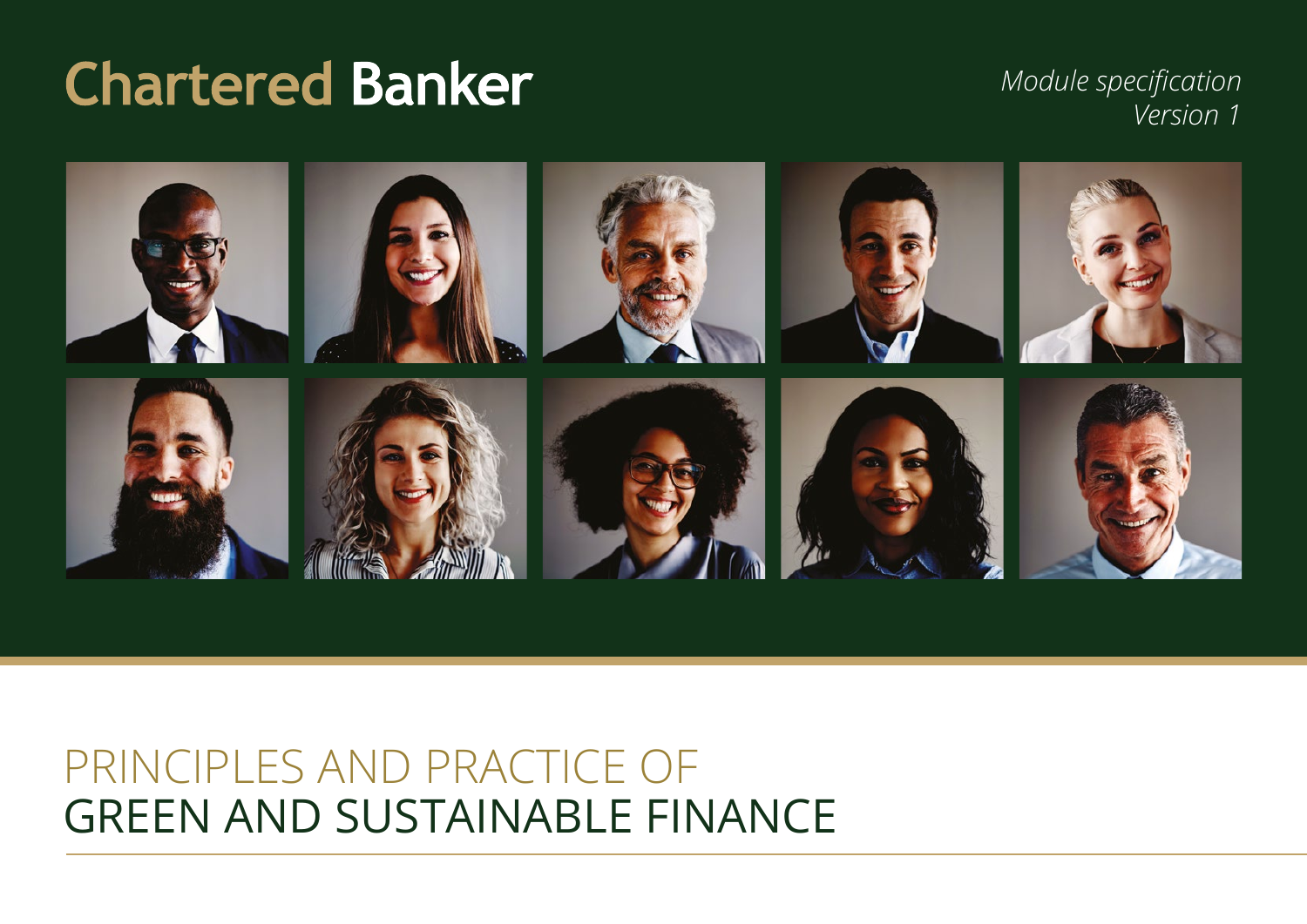LEVEL: SCQF Level 8 and broadly comparable to EQF Level 5

#### CREDITS: 13

#### QUALIFICATIONS TO WHICH MODULE CONTRIBUTES:

- **•** Certificate in Green and Sustainable Finance
- **•** Diploma Green and Sustainable Finance
- **•** Professional Banker Diploma

#### AUDIENCE:

All financial services professionals globally who wish to develop and demonstrate their knowledge and expertise of Green and Sustainable Finance. Broad financial services sector coverage, including bankers, insurers, investment managers, central bankers and regulators, risk managers, analysts and consultants. No prior knowledge of the green and sustainable finance sector is required.

#### AIM:

To develop the learner's knowledge, understanding and skills relating to green and sustainable finance by providing an overview of, and introduction to, the underpinning science, principles and practice of the field. Specific aims are to increase the learner's knowledge and understanding of the range of green and sustainable products and services in the banking, investment and insurance sectors, and increase awareness of the role of the finance sector and finance professionals in supporting the transition to a low-carbon world.

#### LEARNING OUTCOMES:

On completion of this module, the learner will be able to:

- **1.** explain what is meant by 'green' and 'sustainable' finance, the key factors that underpin the science of climate change, and the ways in which the finance sector can support the transition to a sustainable, lowcarbon economy
- **2.** explain the role of a range of key players and policy and regulatory frameworks in building and supporting a sustainable financial system, and the importance of monitoring, measuring and reporting the flow of investment to support the transition to a sustainable, low-carbon world
- **3.** examine the nature and importance of key climaterelated and environmental risks, the role of financial services in the financial system, and how different types of financial services activity, products and services can improve the quality and functioning of the natural environment and natural systems
- **4.** describe the role of retail, commercial, and wholesale banking, and the role of central and development banks, in supporting the development of green and sustainable finance and the transition to a low-carbon economy
- **5.** explain the role of financial technology in supporting the growth of green and sustainable finance, and the steps that regulators, policymakers, institutions, organisations and Green and Sustainable Finance Professionals™ can take to support the mainstreaming of green and sustainable finance.

#### DELIVERY METHODOLOGY:

*Green and Sustainable Finance* has 12 units. The learning approach includes:

- **•** reading and self-study
- **•** learning activities
- **•** case studies
- **•** e-learning
- **•** knowledge checks
- **•** personal reflection and application of principles.

#### LEARNING RESOURCES:

Learning resources include:

- **•** an online workbook *Principles and Practice of Green and Sustainable Finance* - for core reading and learning activities
- **•** interactive e-learning modules, including audio and visual resources, and online quizzes and knowledge checks to enhance understanding of key concepts.

#### ASSESSMENT

*Green and Sustainable Finance* is assessed by one online examination, lasting 1 hour, and consisting of 50 multiple choice questions.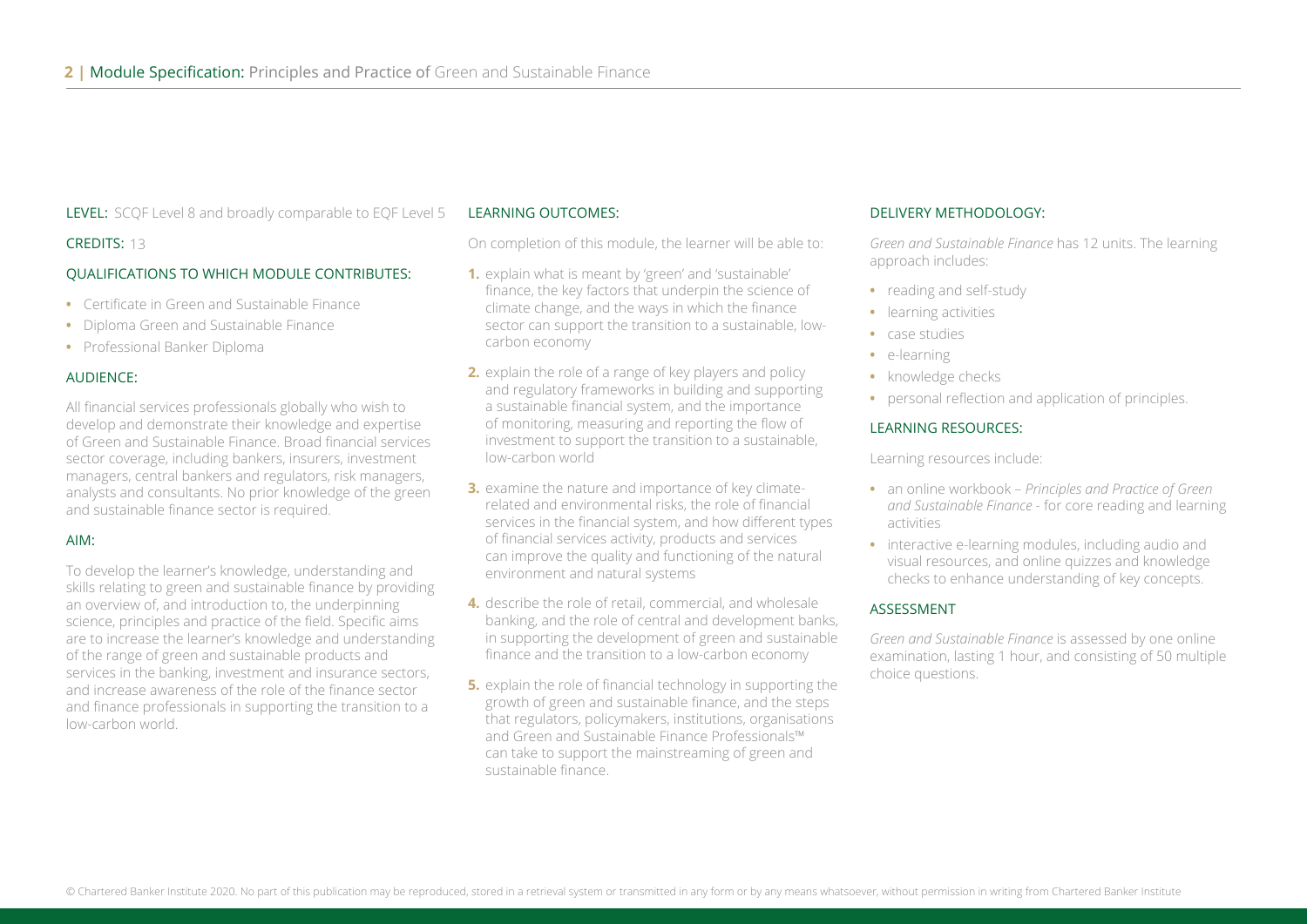### Units 1 and 2: An Introduction to Green and Sustainable Finance, and Finance in Our Changing World

| <b>Learning outcomes</b>                                                                                                                                                                                                                                  | <b>Assessment criteria</b>                                                                                                                                                                                                                                                                                                                                                                                                                                                                                                                                                                                                                                                                                                                                                                                                                                                                                                                                                                                | Indicative content                                                                                                                                                                                                                                                                                                                                                                                                                                                                                                                                                                                                                                                                                                                                                                                                                                                                                                                                                                                                          |
|-----------------------------------------------------------------------------------------------------------------------------------------------------------------------------------------------------------------------------------------------------------|-----------------------------------------------------------------------------------------------------------------------------------------------------------------------------------------------------------------------------------------------------------------------------------------------------------------------------------------------------------------------------------------------------------------------------------------------------------------------------------------------------------------------------------------------------------------------------------------------------------------------------------------------------------------------------------------------------------------------------------------------------------------------------------------------------------------------------------------------------------------------------------------------------------------------------------------------------------------------------------------------------------|-----------------------------------------------------------------------------------------------------------------------------------------------------------------------------------------------------------------------------------------------------------------------------------------------------------------------------------------------------------------------------------------------------------------------------------------------------------------------------------------------------------------------------------------------------------------------------------------------------------------------------------------------------------------------------------------------------------------------------------------------------------------------------------------------------------------------------------------------------------------------------------------------------------------------------------------------------------------------------------------------------------------------------|
| The learner will be able to:                                                                                                                                                                                                                              | The learner can:                                                                                                                                                                                                                                                                                                                                                                                                                                                                                                                                                                                                                                                                                                                                                                                                                                                                                                                                                                                          |                                                                                                                                                                                                                                                                                                                                                                                                                                                                                                                                                                                                                                                                                                                                                                                                                                                                                                                                                                                                                             |
| LO1: Explain what is meant by 'green'<br>and 'sustainable' finance, the<br>key factors that underpin the<br>science of climate change, and the<br>ways in which the finance sector<br>can support the transition to a<br>sustainable, low-carbon economy. | 1.1 Define the terms 'green' and 'sustainable' finance, and<br>distinguish between these and related terms.<br>1.2 Describe a range of approaches to green and sustainable<br>finance.<br>1.3 Describe the opportunities and challenges for green and<br>sustainable finance.<br><b>1.4</b> Describe the UN Sustainable Goals (SDGs).<br>1.5 Outline the development of the green and sustainable<br>finance sector globally.<br>1.6 Explain the key factors that underpin the science of climate<br>change and global warming.<br>1.7 Outline current IPCC (Intergovernmental Panel on Climate<br>Change) assessments of future climate change scenarios.<br>1.8 Describe the risks and opportunities for the finance sector<br>arising from our changing environment.<br>1.9 Explain the nature of, and challenges arising from, 'stranded<br>assets' and the 'carbon bubble'.<br>1.10 Outline the ways in which the finance sector can support<br>the transition to a sustainable, low-carbon economy. | Definitions of green and sustainable finance<br>Design of a sustainable financial system<br>• Green and sustainable industry sectors, products, and<br>services<br>Challenges and opportunities for green and sustainable<br>finance<br>• The UN Sustainable Development Goals<br>• Indicators of the global development of the green and<br>sustainable finance sector<br>• Characteristics of approaches to green and sustainable<br>finance<br>• The climate system and anthropogenic climate change<br>• Impacts of climate change on society<br>• Climate science underpinning the need for green finance<br>• The United Nations Framework Convention on Climate<br>Change (UNFCCC)<br>• Climate change and the finance sector<br>• The nature of 'stranded assets' and the 'carbon bubble', and<br>the challenges these present<br>• Green, sustainable, and circular economies<br>• The role of the finance sector and finance professional<br>in supporting the transition to a sustainable, low-carbon<br>economy |

© Chartered Banker Institute 2020. No part of this publication may be reproduced, stored in a retrieval system or transmitted in any form or by any means whatsoever, without permission in writing from Chartered Banker Inst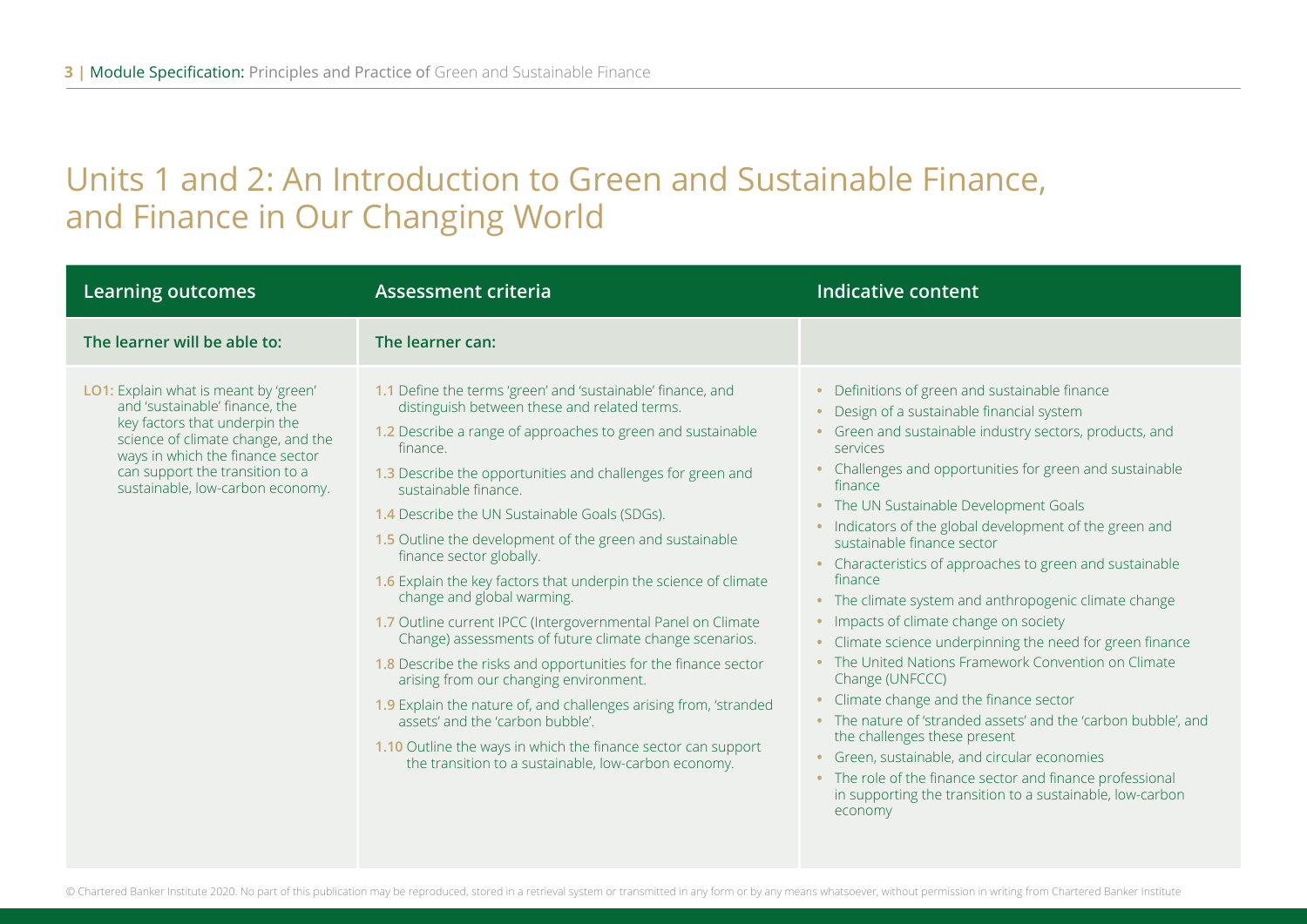### Units 3 and 4: Building a Sustainable Financial System, and Monitoring Flows of Finance and Environmental Performance

| <b>Learning outcomes</b>                                                                                                                                                                                                                                                                                               | <b>Assessment criteria</b>                                                                                                                                                                                                                                                                                                                                                                                                                                                                                                                                                                                                                                                                                                                                                                                                                                                                                                                                                                                                                                                                                                                                                                                              | <b>Indicative content</b>                                                                                                                                                                                                                                                                                                                                                                                                                                                                                                                                                                                                                                                                                                                                                                                                                                                                                                                                                                                                                                                     |
|------------------------------------------------------------------------------------------------------------------------------------------------------------------------------------------------------------------------------------------------------------------------------------------------------------------------|-------------------------------------------------------------------------------------------------------------------------------------------------------------------------------------------------------------------------------------------------------------------------------------------------------------------------------------------------------------------------------------------------------------------------------------------------------------------------------------------------------------------------------------------------------------------------------------------------------------------------------------------------------------------------------------------------------------------------------------------------------------------------------------------------------------------------------------------------------------------------------------------------------------------------------------------------------------------------------------------------------------------------------------------------------------------------------------------------------------------------------------------------------------------------------------------------------------------------|-------------------------------------------------------------------------------------------------------------------------------------------------------------------------------------------------------------------------------------------------------------------------------------------------------------------------------------------------------------------------------------------------------------------------------------------------------------------------------------------------------------------------------------------------------------------------------------------------------------------------------------------------------------------------------------------------------------------------------------------------------------------------------------------------------------------------------------------------------------------------------------------------------------------------------------------------------------------------------------------------------------------------------------------------------------------------------|
| The learner will be able to:                                                                                                                                                                                                                                                                                           | The learner can:                                                                                                                                                                                                                                                                                                                                                                                                                                                                                                                                                                                                                                                                                                                                                                                                                                                                                                                                                                                                                                                                                                                                                                                                        |                                                                                                                                                                                                                                                                                                                                                                                                                                                                                                                                                                                                                                                                                                                                                                                                                                                                                                                                                                                                                                                                               |
| LO2: Explain the role of a range of key<br>players and policy and regulatory<br>frameworks in building and<br>supporting a sustainable financial<br>system, and the importance<br>of monitoring, measuring and<br>reporting the flow of investment<br>to support the transition to a<br>sustainable, low-carbon world. | 2.1 Identify a range of key players involved in building a<br>sustainable financial system.<br>2.2 Identify key green and sustainable finance principles and<br>how these can be implemented in the finance sector.<br>2.3 Identify key policy and regulatory frameworks that support<br>green and sustainable finance.<br>2.4 Explain how intergovernmental bodies, governments and<br>other organisations support the development of green and<br>sustainable finance.<br>2.5 Describe a range of key industry initiatives on green and<br>sustainable finance.<br>2.6 Explain the ways in which sustainability may be embedded in<br>organisational strategies.<br>2.7 Explain the importance and challenges of monitoring,<br>measuring and reporting the flow of investment to support<br>the transition to a sustainable, low-carbon world.<br>2.8 Outline a range of ways in which green and sustainable<br>investment impacts and outcomes may be monitored and<br>verified<br>2.9 Explain the importance of independent, external review in<br>green and sustainable finance.<br>2.10 Describe how advances in data availability and analysis can<br>support the development of green and sustainable finance. | • 'Light green' and 'deep green' strategies<br>· Identifying and avoiding 'greenwashing'<br>• The primary actors involved in building a sustainable financial<br>system<br>Key policy and regulatory frameworks supporting green and<br>sustainable finance<br>• The role of intergovernmental bodies, governments, and<br>other organisations in supporting green and sustainable<br>finance<br>Key industry initiatives on green and sustainable finance<br>Embedding sustainability in organisational strategies and the<br>importance of organisational culture in driving sustainability<br>• The importance and challenges of monitoring, measuring, and<br>reporting the flow of investment to support the transition to a<br>sustainable, low-carbon world<br>Different methods in which green and sustainable investment<br>impacts and outcomes may be monitored and verified<br>• The importance of independent, external review in green and<br>sustainable finance<br>• The use of advanced data analysis in the development of<br>green and sustainable finance |

© Chartered Banker Institute 2020. No part of this publication may be reproduced, stored in a retrieval system or transmitted in any form or by any means whatsoever, without permission in writing from Chartered Banker Inst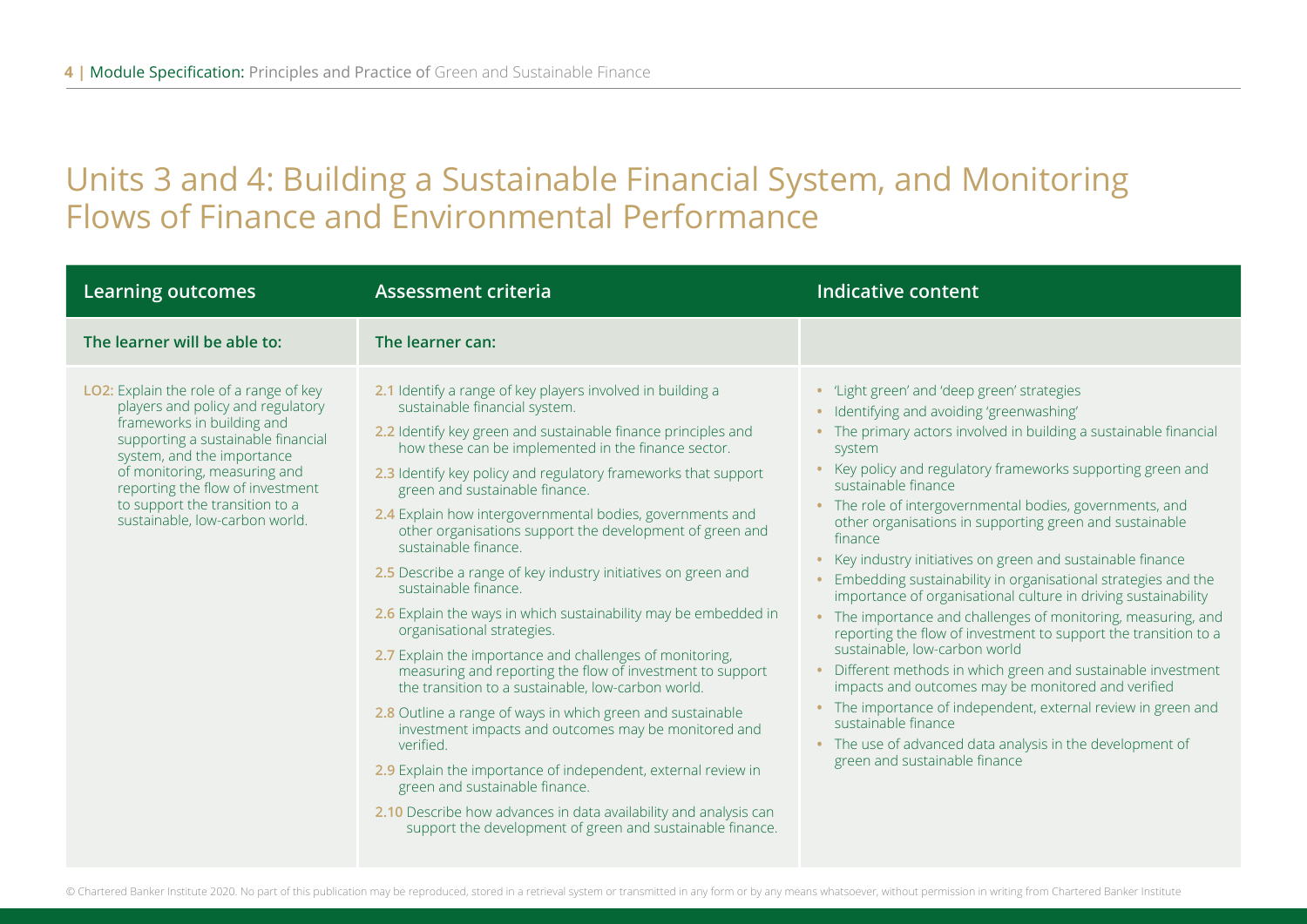### Units 5 and 6: Risk Management, and Retail, Commercial and Corporate Banking

| <b>Learning outcomes</b>                                                                                                                                                                                                                                                                                                                               | <b>Assessment criteria</b>                                                                                                                                                                                                                                                                                                                                                                                                                                                                                                                                                                                                                                                                                                                                                                                                                                                                                                                                                                                                                                                                                                                                                      | <b>Indicative content</b>                                                                                                                                                                                                                                                                                                                                                                                                                                                                                                                                                                                                                                                                                                                                                                                                                              |
|--------------------------------------------------------------------------------------------------------------------------------------------------------------------------------------------------------------------------------------------------------------------------------------------------------------------------------------------------------|---------------------------------------------------------------------------------------------------------------------------------------------------------------------------------------------------------------------------------------------------------------------------------------------------------------------------------------------------------------------------------------------------------------------------------------------------------------------------------------------------------------------------------------------------------------------------------------------------------------------------------------------------------------------------------------------------------------------------------------------------------------------------------------------------------------------------------------------------------------------------------------------------------------------------------------------------------------------------------------------------------------------------------------------------------------------------------------------------------------------------------------------------------------------------------|--------------------------------------------------------------------------------------------------------------------------------------------------------------------------------------------------------------------------------------------------------------------------------------------------------------------------------------------------------------------------------------------------------------------------------------------------------------------------------------------------------------------------------------------------------------------------------------------------------------------------------------------------------------------------------------------------------------------------------------------------------------------------------------------------------------------------------------------------------|
| The learner will be able to:                                                                                                                                                                                                                                                                                                                           | The learner can:                                                                                                                                                                                                                                                                                                                                                                                                                                                                                                                                                                                                                                                                                                                                                                                                                                                                                                                                                                                                                                                                                                                                                                |                                                                                                                                                                                                                                                                                                                                                                                                                                                                                                                                                                                                                                                                                                                                                                                                                                                        |
| <b>LO3:</b> Examine the nature and<br>importance of key climate-related<br>and environmental risks, the role<br>of financial services in the financial<br>system, and how different types of<br>financial services activity, products<br>and services can improve the<br>quality and functioning of the<br>natural environment and natural<br>systems. | 3.1 Describe the nature and importance of key climate-related<br>and environmental risks.<br>3.2 Explain the different types of climate-related risk (physical,<br>transition, liability) and their impact on the finance sector.<br>3.3 Describe the nature and importance of stranded asset risk,<br>and its potential impact on the finance sector.<br>3.4 Examine approaches to identifying, disclosing, managing and<br>pricing climate-related risks, the use of scenario analysis, and<br>the developing regulatory agenda in this area.<br>3.5 Describe the role of banking within the wider financial<br>system.<br>3.6 Describe how different banking activities can affect the<br>quality and functioning of the natural environment and<br>natural systems.<br>3.7 Describe how different types of banking products and<br>services can improve the quality and functioning of the<br>natural environment and natural systems.<br>3.8 Cite examples and case studies of innovative green and<br>sustainable banking products and services.<br>3.9 Describe the UN Principles for Responsible Banking.<br>3.10 Explain what is meant by the 'Green Loan Principles'. | • The nature and importance of key climate-related and<br>environmental risks<br>Different types of climate-related risk (physical, transition and<br>liability) and their impact on the finance sector<br>• Stranded asset risk, and its potential impact on financial<br>institutions and financial stability<br>Approaches to identifying, disclosing, managing, and pricing<br>climate-related risks, and the use of scenario analysis<br>• The role of banking in the financial system<br>• UN Principles for Responsible Banking<br>Retail banking products and services<br>• Wholesale and investment banking products and services<br>• Case studies of innovative green and sustainable banking<br>products<br><b>Green Loan Principles</b><br>Examples and case studies of innovative green and<br>sustainable banking products and services |

© Chartered Banker Institute 2020. No part of this publication may be reproduced, stored in a retrieval system or transmitted in any form or by any means whatsoever, without permission in writing from Chartered Banker Inst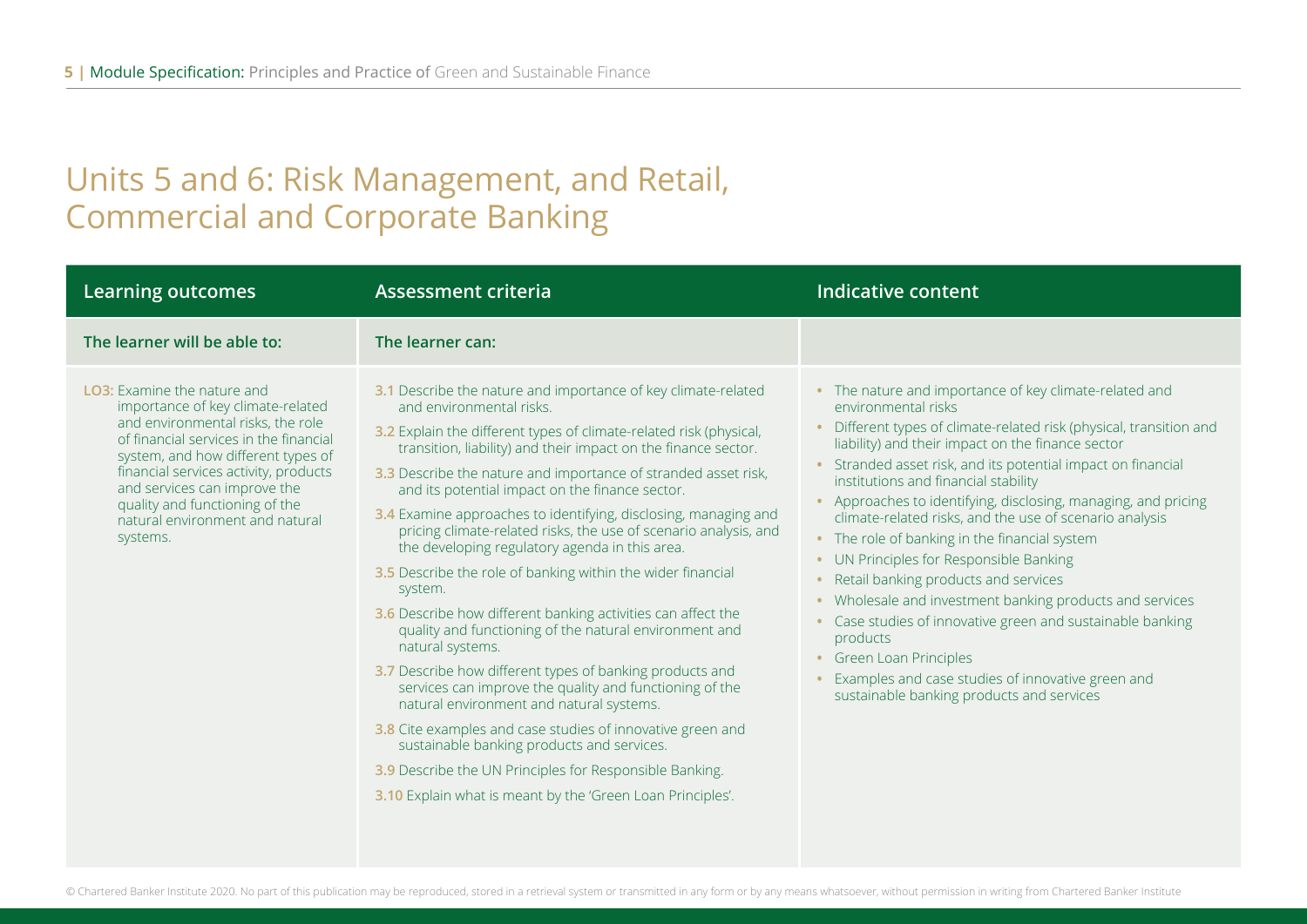### Units 7, 8, 9 and 10: Green Bonds and Asset-Backed Securities, Central and Development Banks, Equity Markets and Investment Funds, and Insurance

| <b>Learning outcomes</b>                                                                                                                                                                                                                                   | <b>Assessment criteria</b>                                                                                                                                                                                                                                                                                                                                                                                                                                                                                                                                                                                                                                                                                                                                                                                                                                                                                                                                                                                                                                                                                                                                                                                                                                                                                                                                                                                                        | <b>Indicative content</b>                                                                                                                                                                                                                                                                                                                                                                                                                                                                                                                                                                                                                                                                                                                                                                                                                                                                                                                                                                                  |
|------------------------------------------------------------------------------------------------------------------------------------------------------------------------------------------------------------------------------------------------------------|-----------------------------------------------------------------------------------------------------------------------------------------------------------------------------------------------------------------------------------------------------------------------------------------------------------------------------------------------------------------------------------------------------------------------------------------------------------------------------------------------------------------------------------------------------------------------------------------------------------------------------------------------------------------------------------------------------------------------------------------------------------------------------------------------------------------------------------------------------------------------------------------------------------------------------------------------------------------------------------------------------------------------------------------------------------------------------------------------------------------------------------------------------------------------------------------------------------------------------------------------------------------------------------------------------------------------------------------------------------------------------------------------------------------------------------|------------------------------------------------------------------------------------------------------------------------------------------------------------------------------------------------------------------------------------------------------------------------------------------------------------------------------------------------------------------------------------------------------------------------------------------------------------------------------------------------------------------------------------------------------------------------------------------------------------------------------------------------------------------------------------------------------------------------------------------------------------------------------------------------------------------------------------------------------------------------------------------------------------------------------------------------------------------------------------------------------------|
| The learner will be able to:                                                                                                                                                                                                                               | The learner can:                                                                                                                                                                                                                                                                                                                                                                                                                                                                                                                                                                                                                                                                                                                                                                                                                                                                                                                                                                                                                                                                                                                                                                                                                                                                                                                                                                                                                  |                                                                                                                                                                                                                                                                                                                                                                                                                                                                                                                                                                                                                                                                                                                                                                                                                                                                                                                                                                                                            |
| <b>LO4:</b> Describe the role of retail.<br>commercial, and wholesale<br>banking, and the role of central<br>and development banks, in<br>supporting the development of<br>green and sustainable finance<br>and the transition to a low-carbon<br>economy. | 4.1 Describe the range of debt products available to green<br>and sustainable finance investors, and the main types and<br>features of green bonds, including green sukuk.<br>4.2 Explain what is meant by the 'Green Bond Principles', and<br>how these and other frameworks, standards and guidelines<br>support the development of the green bond market.<br>4.3 Describe how asset-backed securities may be used to<br>securitise loans supporting smaller green finance projects<br>and help attract capital from investors.<br>4.4 Explain the role of central and development banks (national<br>and multilateral) in relation to green and sustainable finance,<br>and how central banks assess and seek to manage the risks<br>to financial stability posed by climate change and support the<br>transition to a low-carbon economy.<br>4.5 Describe how development banks play a key role in<br>promoting sustainable economic development, and the key<br>products and services they provide in order to do so.<br>4.6 Explain the differences and similarities between ESG, SRI<br>impact investing, and other related terms, and the growth of<br>the values-based investment sector.<br>4.7 Describe the role of equity markets within the wider financial<br>system, a range of equity products, their suitability for<br>different types of investors, and how they may support green<br>and sustainable finance. | • Debt capital markets<br>• Green bonds, Green Bond Principles, Green Bond Indices<br>• Green sukuk and asset-backed securities<br>• The role of central and development banks<br>• Funding the transition to a low-carbon world - a social<br>purpose for banking and finance<br>• The role of equity markets in the financial system<br>Equity products, including private equity, venture capital,<br>angel investing and Yieldcos.<br>• Funds and collective investment schemes<br>• UN Principles for Responsible Investment<br>• Portfolio decarbonisation as a holistic approach to green and<br>sustainable finance<br>Personal insurance, including green home insurance and<br>green motor insurance<br>• Commercial and corporate insurance, including commercial<br>property, renewable energy, energy efficiency and carbon<br>credit insurance<br>• Climate risk insurance, including sovereign catastrophe risk<br>pooling and index insurance<br>• UN Principles for Sustainable Insurance |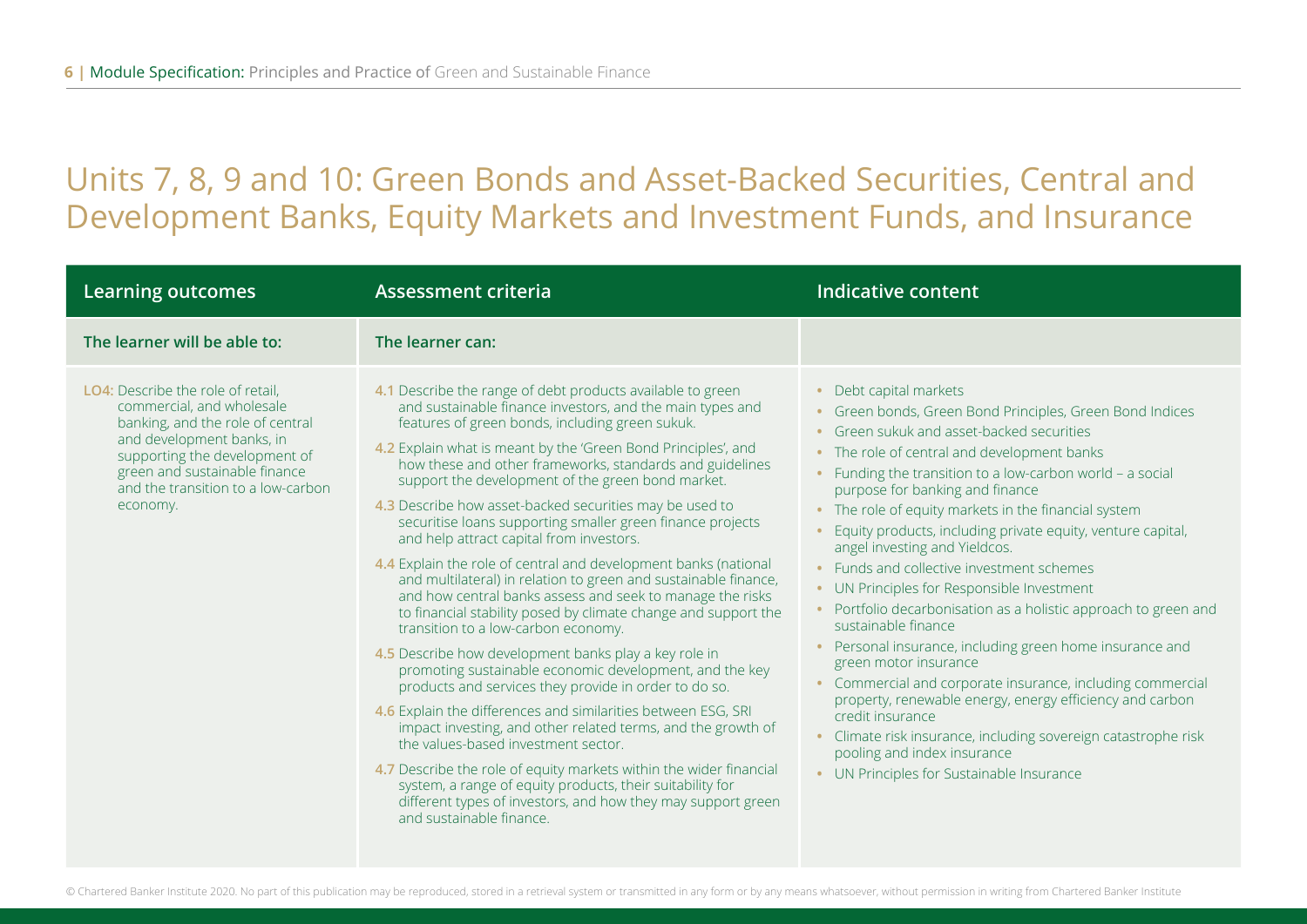### Units 7, 8, 9 and 10: Green Bonds and Asset-Backed Securities, Central and Development Banks, Equity Markets and Investment Funds, and Insurance

| Learning outcomes            | <b>Assessment criteria (Continued)</b>                                                                                                                                                                                                                                                                                                                                              | Indicative content |
|------------------------------|-------------------------------------------------------------------------------------------------------------------------------------------------------------------------------------------------------------------------------------------------------------------------------------------------------------------------------------------------------------------------------------|--------------------|
| The learner will be able to: | The learner can:                                                                                                                                                                                                                                                                                                                                                                    |                    |
|                              | 4.8 Explain how different types of investment funds can support<br>investment in green and sustainable finance, and why<br>portfolio decarbonisation is seen as a holistic approach to<br>green and sustainable finance.<br>4.9 Describe the role of insurance within the wider financial<br>system, and how climate-related financial risks are impacting<br>the insurance sector. |                    |
|                              | 4.10 Describe how different insurance activities, products and<br>services can affect the quality and functioning of the natural<br>environment and natural systems.                                                                                                                                                                                                                |                    |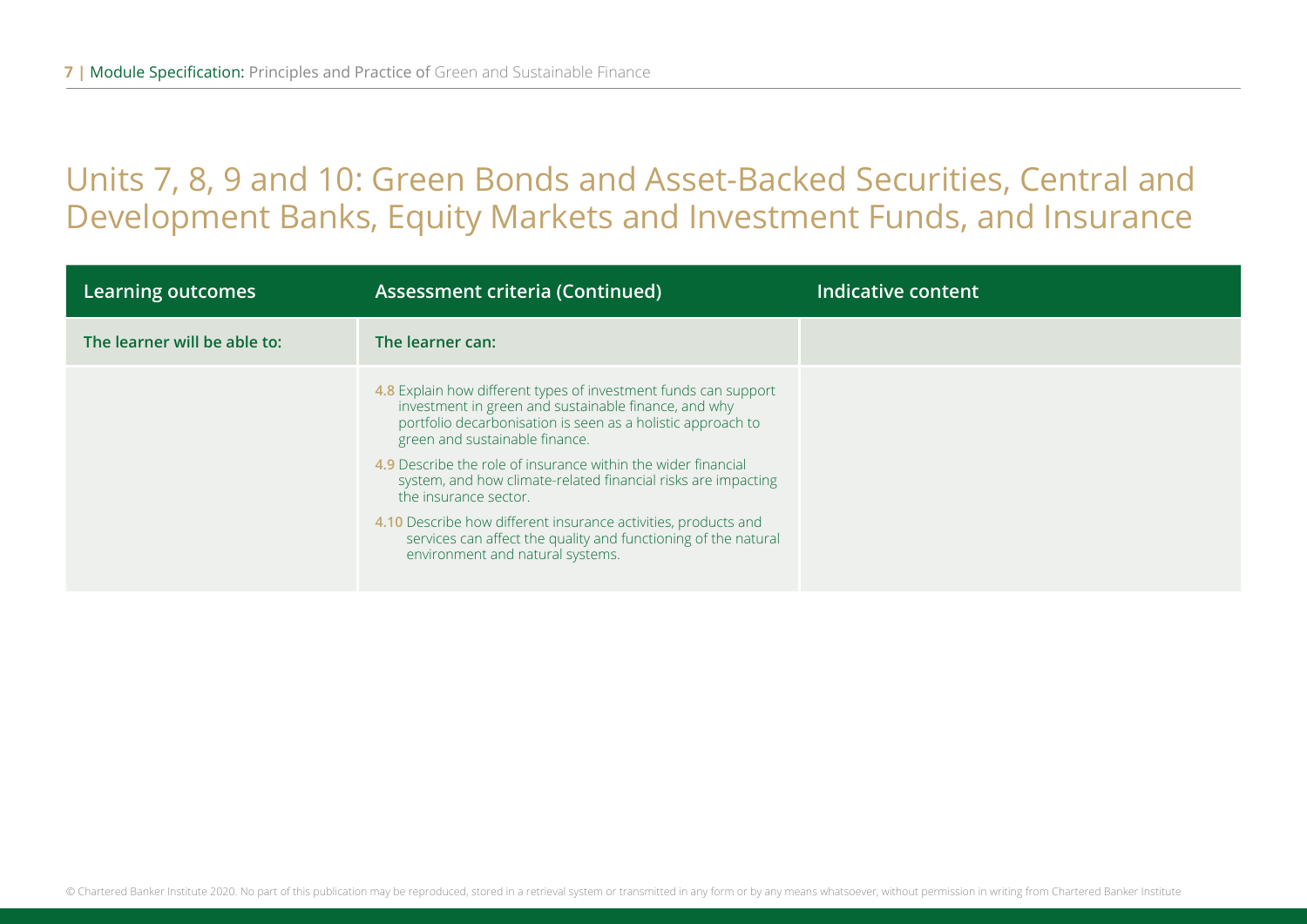### Units 11 and 12: Green and Sustainable FinTech, and Mainstreaming Green and Sustainable Finance

| <b>Learning outcomes</b>                                                                                                                                                                                                                                                                                                              | <b>Assessment criteria</b>                                                                                                                                                                                                                                                                                                                                                                                                                                                                                                                                                                                                                                                                                                                                                                                                                                                                                                                                                                                                                                                                                                                                                                                                                                                          | Indicative content                                                                                                                                                                                                                                                                                                                                                                                                                                                                                                                                                                                                                                                                                                                                                        |
|---------------------------------------------------------------------------------------------------------------------------------------------------------------------------------------------------------------------------------------------------------------------------------------------------------------------------------------|-------------------------------------------------------------------------------------------------------------------------------------------------------------------------------------------------------------------------------------------------------------------------------------------------------------------------------------------------------------------------------------------------------------------------------------------------------------------------------------------------------------------------------------------------------------------------------------------------------------------------------------------------------------------------------------------------------------------------------------------------------------------------------------------------------------------------------------------------------------------------------------------------------------------------------------------------------------------------------------------------------------------------------------------------------------------------------------------------------------------------------------------------------------------------------------------------------------------------------------------------------------------------------------|---------------------------------------------------------------------------------------------------------------------------------------------------------------------------------------------------------------------------------------------------------------------------------------------------------------------------------------------------------------------------------------------------------------------------------------------------------------------------------------------------------------------------------------------------------------------------------------------------------------------------------------------------------------------------------------------------------------------------------------------------------------------------|
| The learner will be able to:                                                                                                                                                                                                                                                                                                          | The learner can:                                                                                                                                                                                                                                                                                                                                                                                                                                                                                                                                                                                                                                                                                                                                                                                                                                                                                                                                                                                                                                                                                                                                                                                                                                                                    |                                                                                                                                                                                                                                                                                                                                                                                                                                                                                                                                                                                                                                                                                                                                                                           |
| LO5: Explain the role of financial<br>technology in supporting the<br>growth of green and sustainable<br>finance, and the steps that<br>regulators, policymakers,<br>institutions, organisations and<br>Green and Sustainable Finance<br>Professionals™ can take to support<br>the mainstreaming of green and<br>sustainable finance. | 5.1 Explain what is meant by the term FinTech and its associated<br>terms.<br>5.2 Describe a range of FinTech tools and techniques.<br>5.3 Examine the ways in which FinTech tools and techniques can<br>support the growth of green and sustainable finance and the<br>transition to a low-carbon world.<br>5.4 Explain the benefits of applying FinTech tools and techniques<br>to support green and sustainable finance.<br>5.5 Explain key challenges that may arise from using FinTech<br>tools and techniques to support green and sustainable<br>finance.<br>5.6 Explain why it is vital to the finance sector and society as a<br>whole for green and sustainable finance to become part of<br>mainstream finance.<br>5.7 Articulate the significant opportunities associated with the<br>mainstreaming of green and sustainable finance.<br>5.8 Outline the positive steps that regulators, policymakers,<br>institutions and organisations can take to support the<br>mainstreaming of green and sustainable finance.<br>5.9 Describe key challenges that are associated with<br>mainstreaming green and sustainable finance.<br>5.10 Explain what they can do as a Green and Sustainable<br>Finance Professional™ to promote and embed green and<br>sustainable finance. | • What is FinTech?<br>• Opportunities FinTech might offer for green and sustainable<br>finance<br>• Applying FinTech tools and techniques<br>Corporate banking and capital markets<br>• Policy initiatives to support FinTech in green and sustainable<br>finance<br>• Costs and challenges of FinTech<br>Funding the transition to a low-carbon world - a social<br>purpose for banking and finance<br>Embedding green finance principles and practice in<br>organizations and supply chains<br>• Mainstreaming green finance and assessing progress towards<br>the mainstream<br>Examples of mainstreaming from around the world<br>Role of the Green and Sustainable Finance Professional™<br>Reflecting on professional practice and personal development<br>planning |